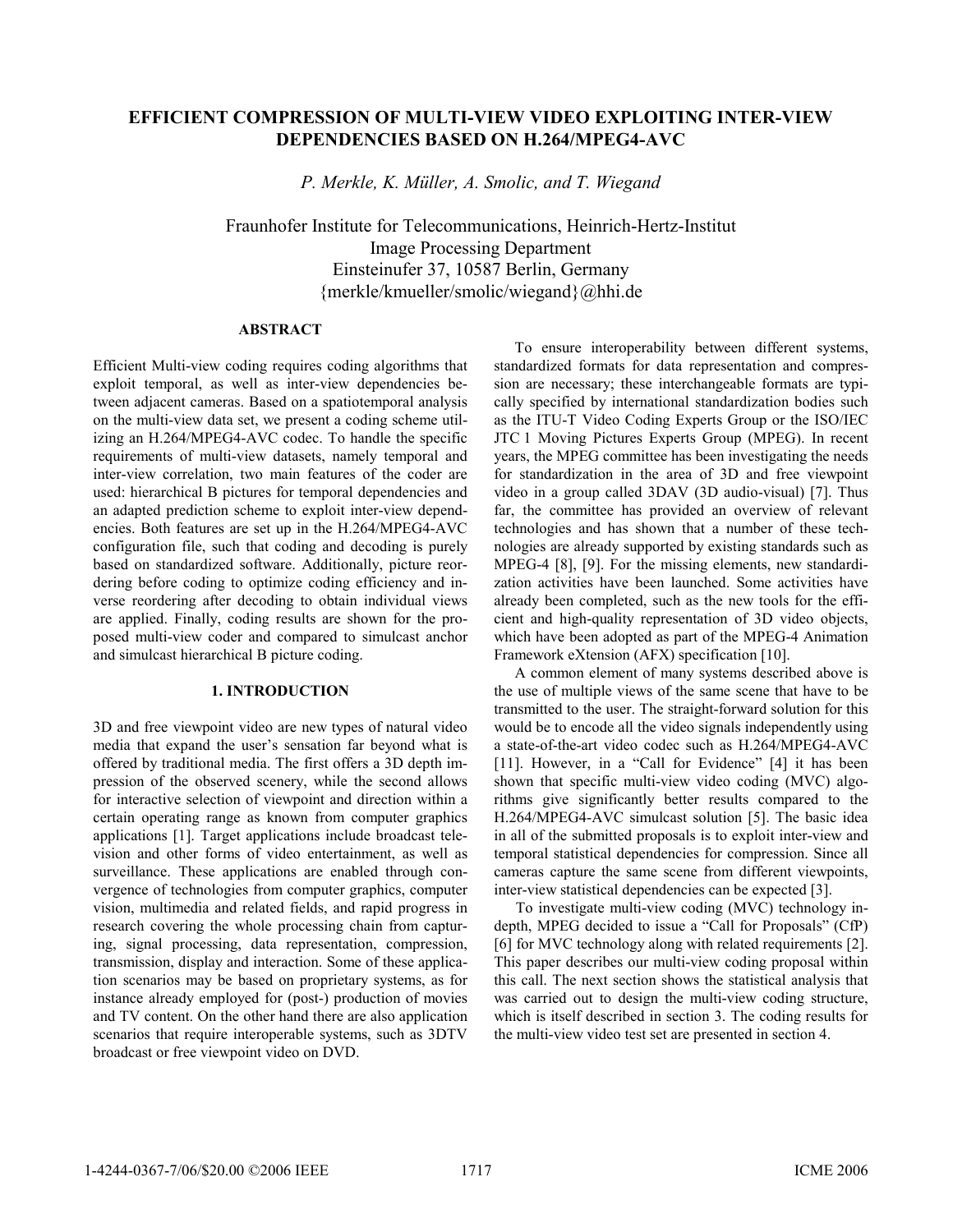### **2. TEMPORAL/INTER-VIEW CORRELATION**

The main consideration regarding efficiency of MVC is the efficiency gain of inter-view/temporal prediction versus classical temporal prediction. If there is no gain, MVC will not perform better than H.264/MPEG4-AVC simulcast. We therefore set up initial experiments to simulate interview/temporal prediction with MVC and performed a statistical analysis to answer the question if it is useful and in which cases a gain can be expected.

For the case of linear camera settings, the interview/temporal first order neighbors are shown in Fig. 1. With the exception of left- and rightmost cameras each picture of the multi-view sequence has 8 inter-view/temporal neighbors.



**Fig. 1: Prediction modes for first-order neighbor images.** 

Fig. 1 depicts the resulting prediction modes we used for evaluation, which can be classified into the four color filled basic prediction modes and their four grey shaded symmetric equivalents. In opposite to the basic modes, which use preceding pictures, their equivalents use subsequent pictures for prediction.

The results are shown in the bar graphs of Fig. 2 for the two sequences "Uli" and "Breakdancers" by means of the likelihood of prediction mode selection. Here the prediction mode is chosen with the lowest Lagrangian cost value for Lagrangian motion estimation as described in [12] and repeated here for completeness. Lagrangian motion estimation determines the motion vector  $m_i$  for block  $S_i$  by

$$
\boldsymbol{m}_{i} = \underset{\boldsymbol{m} \in \boldsymbol{M}}{\arg \min} \left\{ D_{DFD}(\boldsymbol{S}_{i}, \boldsymbol{m}) + \lambda_{MOTION} R_{MOTION}(\boldsymbol{S}_{i}, \boldsymbol{m}) \right\}
$$

where  $M$  is the set of possible motion vectors and with the distortion term being given by

$$
D_{DFD}(\mathbf{S}_{i}, \mathbf{m}) = \sum_{(x, y) \in A_{i}} |s[x, y, t] - s'[x - m_{x}, y - m_{y}, t - m_{t}]|^{p}
$$

with  $p=2$  for sum of squared errors and s[] being the current and *s*'[] being a previously decoded picture that is referenced using the picture reference index  $m_t$ .  $R_{MOTION}(S_t, m)$  is the number of bits to transmit all components of the motion vector  $(m_x, m_y, m_t)$ . The size of the blocks  $S_i$  in the experiment was 16x16 and the Lagrange parameter λ<sub>MOTION</sub> was chosen to be 29.5. The search range  $|M|$  is  $\pm$ 32 integer pixel positions horizontally and vertically.

For the described statistical analysis, the multi-view pictures were coded along all cameras for each time point, by encoding pairs of pictures, consisting of a mode-dependent I and corresponding P picture, for each of the four basic prediction modes, according to Fig. 1. The results that are shown for the two sequences do not change significantly in case of an increased search range or variation of  $\lambda_{MOTION}$ .



**Fig. 2: Probability of chosen predictor when minimizing a Lagrangian cost function in motion estimation for sequences "Uli" and "Breakdancers".** 

The first conclusion drawn from the analysis over a larger set of multi-view sequences is that temporal prediction is always the most efficient prediction mode. Comparison between inter-view and inter-view/temporal prediction modes shows that inter-view is more efficient than mixed modes at large. However, there are significant differences between the test data sets, regarding the relation between temporal and inter-view prediction.

## **3. MULTI-VIEW CODING STRUCTURE**

Based on the statistical analysis of the above interview/temporal prediction, an MVC scheme was set-up, as shown in Fig. 3. This scheme uses the prediction structure of hierarchical B pictures for each view [13]. Hierarchical B pictures provide significantly improved RD performance when the quantization parameters for the various pictures are assigned appropriately [13]. Additionally, inter-view prediction is applied to every 2nd view, i.e. S1, S3 and S5 in Fig. 3. For an even number of views, the last view (S7) is coded as shown, starting with a P picture, followed by hierarchical Bpictures, which are also inter-view predicted from the previous view. Thus, the coding scheme can be applied to any multi-view setting with *number of views*  $\geq$  2. To allow synchronization, pictures start each GOP (S0/T0, S0/T8, etc.). In Fig. 3 and Fig. 4, a GOP length of 8 is shown for illustration purposes, while GOP lengths of 12 and 15 were used in the experiments in order to provide a fair comparison to anchor coding results.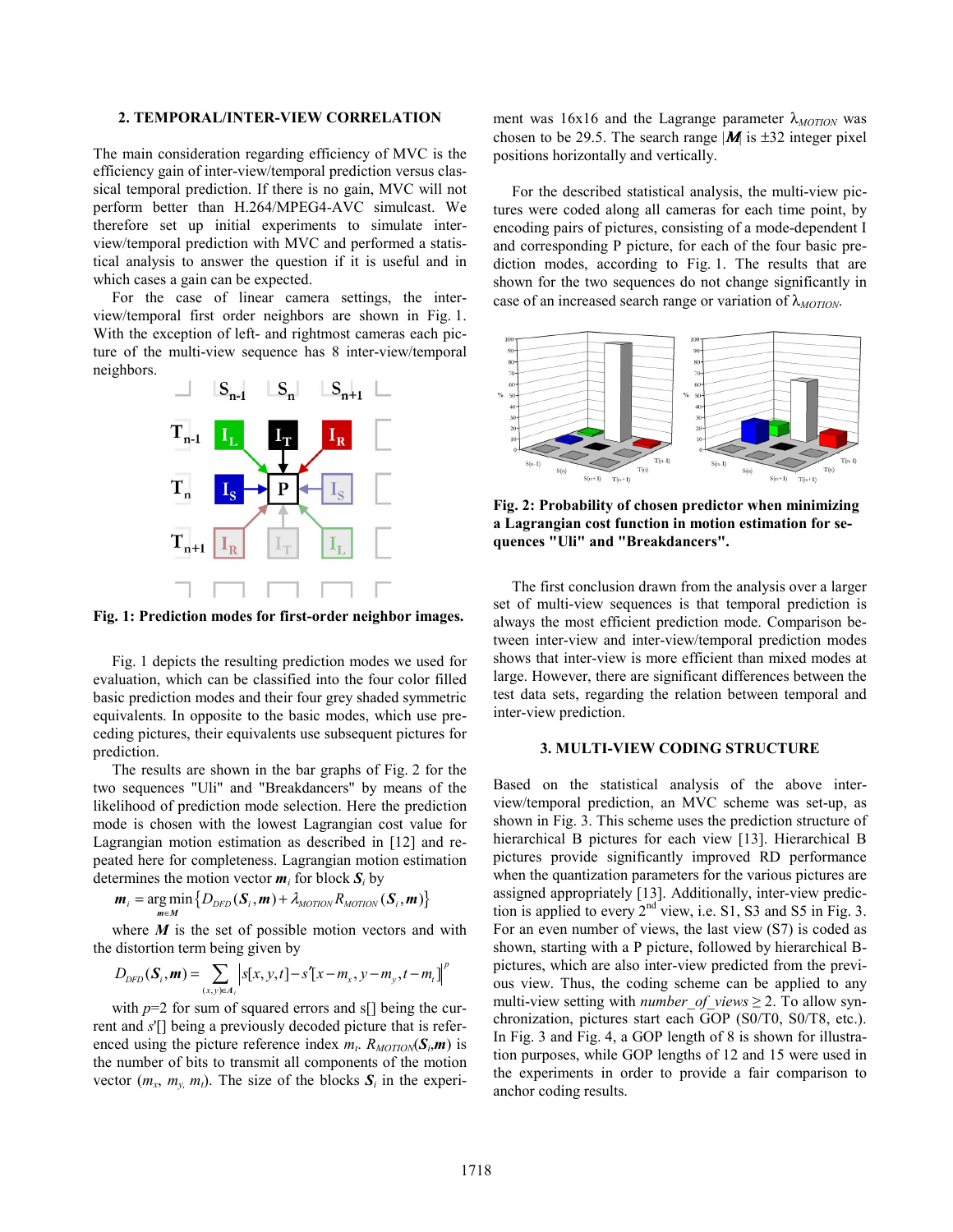

**Fig. 3: Spatio-temporal prediction structure based on H.264/MPEG4-AVC hierarchical B pictures.** 

The used H.264/MPEG4-AVC video encoder utilizes the Lagrangian coder control as described in [12] together with the cascading of QP values as described in [13]. The only change that was applied to the H.264/MPEG4-AVC-coder was the increase of the Decoded Picture Buffer size to 2\**GOP\_length* + *number\_of\_views* to handle the proposed scheme.

The coding scheme itself is specified by configuring our H.264/MPEG4-AVC video codec, where for each picture the level for QP cascading, reference pictures for prediction and memory management commands are set [11]. To allow efficient memory management, picture reordering is applied and reflected in the picture order count values of each picture that are shown in Fig. 4.



**Fig. 4: Memory-efficient Reordering of MV input for compression with H.264/MPEG4-AVC.** 

## **4. CODING RESULTS**

All multi-view test sequences with 5 to 16 camera views have been evaluated with the developed coding scheme and compared against anchor coding results in terms of PSNR vs. bitrate. The anchor as provided by MPEG was coded with H.264/MPEG4-AVC simulcast and an IBBPBBP temporal decomposition. The best results that we have obtained are shown in Fig. 6 and Fig. 7, where anchor coding results are represented by the black curve. The results produced by our MVC coding scheme, utilizing hierarchical B pictures together with inter-view and temporal dependencies, are shown by the red curve. Additionally, simulcast coding using hierarchical B pictures is represented by the blue curve.



**Fig. 5: Average PSNR gains obtained for test sequences** 

Fig. 5 depicts the average gains in comparison to anchor coding results. Depending on the specific sequence, coding improvements up to 3.2 dB are obtained (red vs. black curve in Fig. 6 and Fig. 7). The gain strongly depends on the original setting of the multi-camera arrangement, namely the temporal and inter-view correlation. As pointed out by the blue curves in Fig. 6 and Fig. 7, a good portion of the coding gain is already provided by using hierarchical B pictures in simulcast.

The quality distribution among the views is sequence dependent. For equal QP-setting across all views, sequences with larger camera distance and higher scene complexity show larger deviations, e.g. the Race1 sequence, while sequences like Ballroom with very small camera distance have only small deviations due to more similar content across all views.

The grey curves in Fig. 6 and Fig. 7 additionally depict the results of the other proposed multi-view coding methods of the Call for Proposal. Here, our presented MVC coding scheme outperforms the other approaches for the majority of tested sequences.